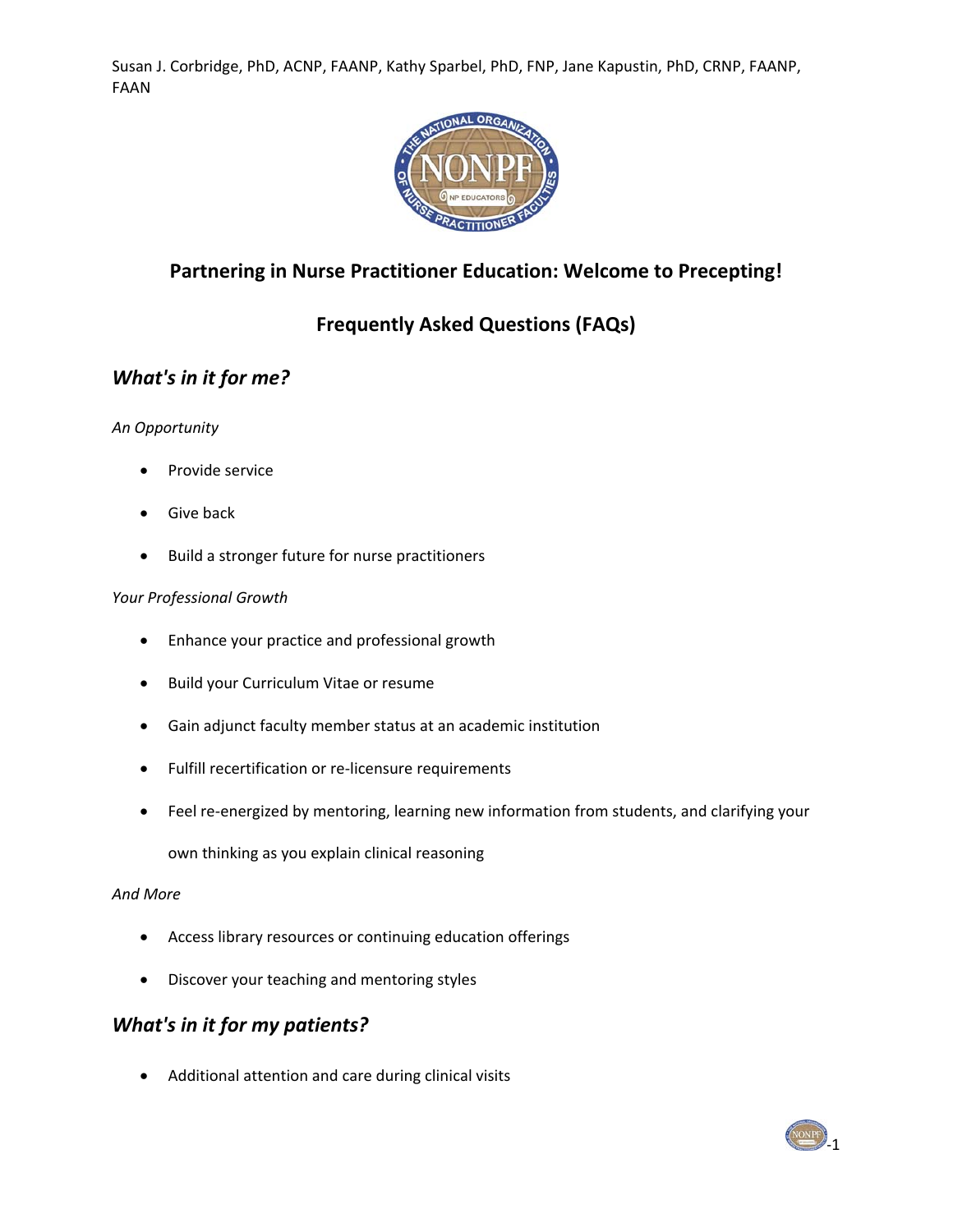Opportunity to enhance future care by giving feedback to future NPs

# *What's in it for the students?*

- Essential to the clinical education of nurse practitioner students
- Opportunity to translate classroom learning into clinical practice skills and knowledge

### *What's in it for nurse practitioner programs?*

- You are a valued partner in educating the next generation of nurse practitioners.
- Nurse practitioner programs cannot prepare the next generation without this academic-practice partnership.

## *How do I get started?*

- Open communication is key! The faculty member should communicate with you and your agency prior to the clinical practicum.
- Although some nurse practitioner programs allow students to find clinical sites and initiate contacts with preceptors, the faculty member is responsible for final clinical placement and oversight.
- Prior to the practicum, the faculty member should help facilitate academic-practice requirements:
	- o Assure that there is a clinical contract between your agency and the institution Guide you in completing institutional paperwork requirements to become a preceptor
	- o Communicate with someone at your institution to assure that the student meets your agency requirements
- Faculty should provide you with a preceptor handbook or other documents that contain key information about your preceptor role:

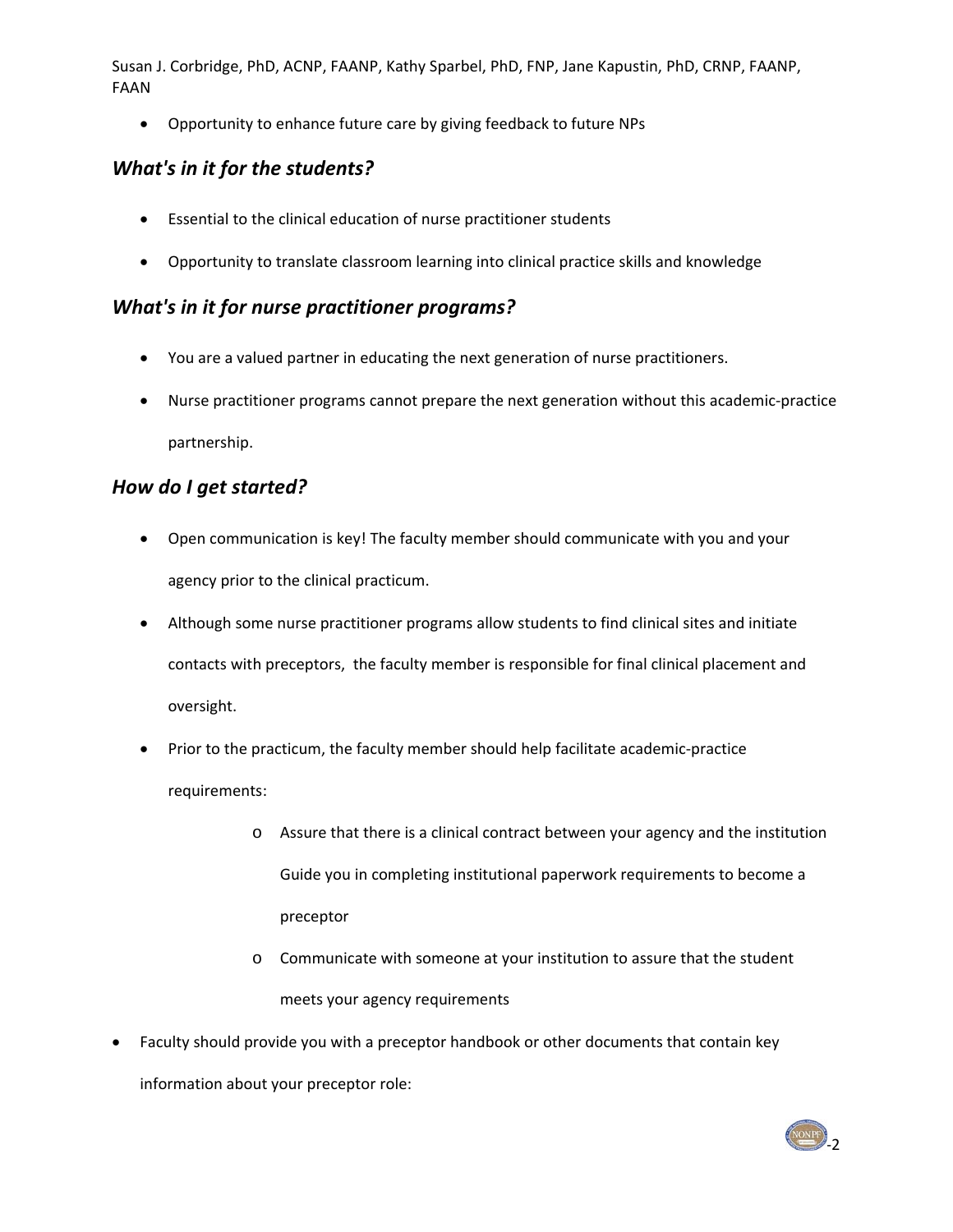- o Clear guidelines and expectations including course content, objectives, and expectations
- o Information on the time period you will have the student, the number of hours the student will be in your clinical setting, and how the schedule for the student experience is arranged
- o Behavioral expectations for students
- o Mechanisms for student evaluations and communication with faculty
- o Name and contact information of faculty member supervising the student

#### *What do I need to do before the student starts the clinical practicum?*

- Understand what level the student is at in the program
- Clarify course practicum objectives and competencies, and faculty expectations
- "Meet" the student prior to the clinical practicum through email or phone communication
- Consider interviewing the student to learn about strengths, areas for growth, and goals for the experience
- Consider asking the student for a current resume so you can better understand the student's background and experience.
- Review course and objectives with the student before the rotation
- Orient the student to your patient population by providing them with reading materials and resources

## *What can I expect from the students?*

- Students should complete paperwork and training required by your institution in a timely manner (e.g., immunization records, RN license, student ID, computer and EMR training)
- Students should arrange clinical dates and times with you as soon as possible. They should work a schedule that is convenient for you. You do not have to work around their schedule!

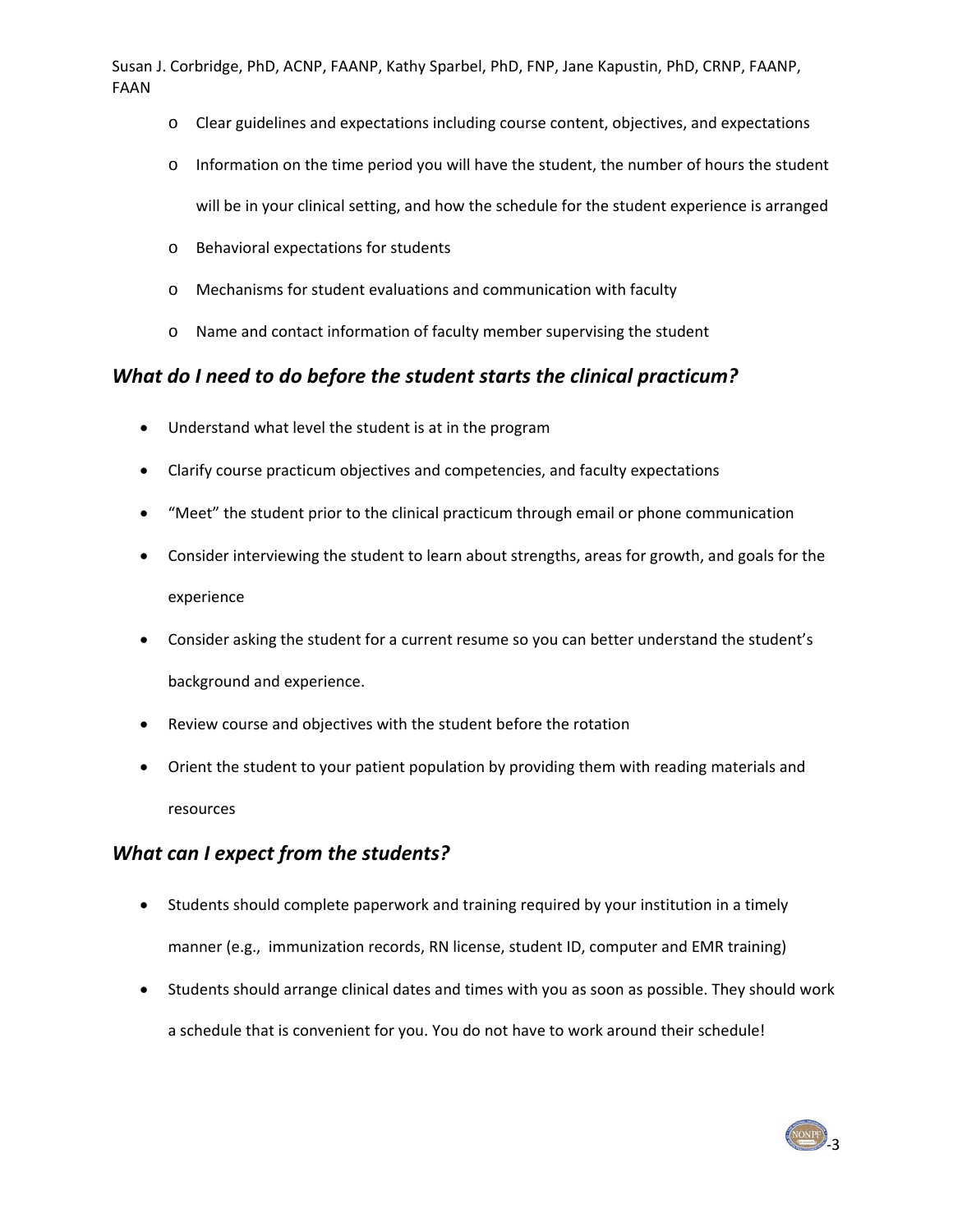- Students should introduce themselves as a student nurse practitioner to your staff ask what procedures need to be follow while in the clinical setting.
- Students must be punctual at the beginning of each clinical day and may not leave for the day until you approve it.
- Students should come prepared. If you have given them information to read or look up, it should be clear that they have done so.
- Professional dress and grooming are expected. In any clinical site requiring patient contact, students should wear appropriate lab coats or attire as directed by you.
- Most faculty now require students to have a PDA/smart phone and other clinical reference materials. In addition, most NP programs require that students log their clinical encounters in a Nurse Practitioner Student Tracking database.
- Students should only see patients under your direction. You should know about every patient they see, and they should ask and follow your directions about how you see this working best in your practice.
- You may decide after the student has been with you for some time to have the students see the patients first and then present to you, discuss the plan and treatment, and then see them together.
- Students are expected to discuss documentation specifics with you. In some agencies, any documentation in the legal patient record must be charted by the licensed provider (e.g., MD or NP). If policy permits nurse practitioner student documentation in the patient record, the student should sign his/her name, graduate program, and that they are a nurse practitioner student. It is also their responsibility to be sure that you review their notes for co-signature.
- Students should be interactive and ready to learn!

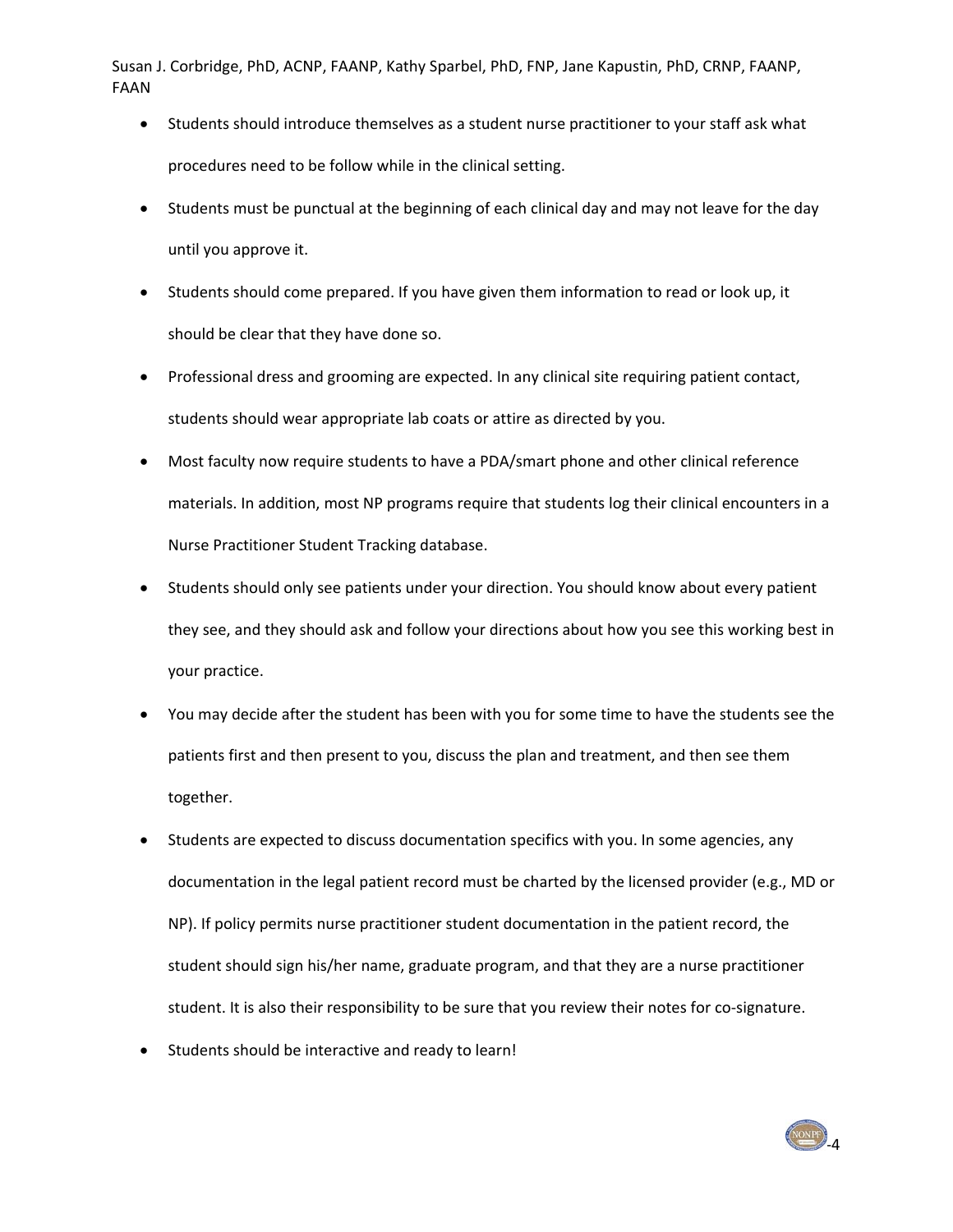#### *What is expected of me?*

- Ensure that the clinical experience is appropriate for the student both in terms of scope of practice and the ability to meet the clinical course objectives
- Provide enough support for the student to feel comfortable asking questions and offering ideas
- This is an active learning situation. You are not there to "pour" knowledge into the student. Gently challenge the student to grow, not just regurgitate back information. Help the student make "connections" and understand how bits of information integrate to "paint the picture" of the patient and guide management.
- Students learn by example as they observe how you handle clinical situations, decision‐making, and patient/family/peer relations. However, keep "observation only" to a minimum. Students learn best by "doing" under the supervision and guidance of an expert--YOU! As you get to know your student's abilities, you can allow more responsibility under your observation to maintain the quality of the encounter and add perspectives/questions/input when needed.
- Consider what is needed to get the student from where she/he is currently to where the student needs to be as a beginning practitioner.
- To avoid any misunderstandings or surprises, develop a continual and consistent feedback loop among the student, you, and the faculty.
- Address student learning challenges early to help facilitate student success. Remember that the goal is to help shape the quality of our developing nurse practitioners and help people succeed. You should see steady progress as the student spends more time with you. If you have concerns about the student's progress, discuss it with the student and contact the faculty member promptly.
- Inform agency colleagues that the individual is there as a "student" on clinical days and that the student is documenting encounters as a student.

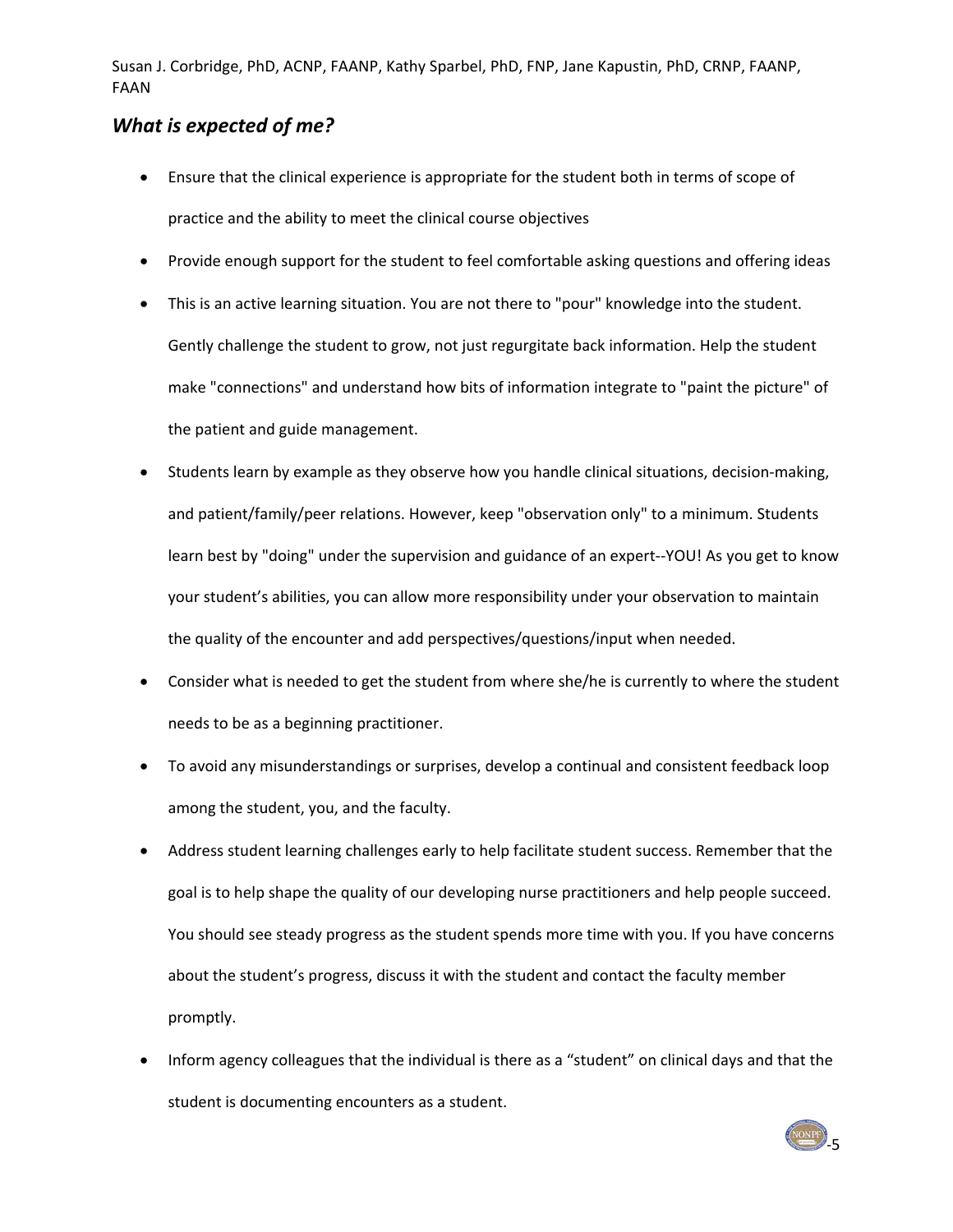## *What will students except from me?*

Students expect that you will:

- Provide feedback on their performance and that you will promptly discuss any issues or concerns.
- Create an optimal climate for learning that includes ongoing student assessment, close communication, quick response to student's stress, trusting relationships, mutual respect, and acceptance as part of the team.
- Provide opportunities for student growth and developing expertise, while providing a "safety" net" for student learning and quality patient care.
- Provide feedback and guidance that is both ongoing and focused on developing the competencies needed for NP practice.
- Give feedback in a professional manner without demeaning or criticizing the student, especially in front of the patient or staff.
- Consider using the "Ask, Tell, Ask" Method:
	- o Ask students how they think they did on a specific task (e.g., presenting on rounds). This allows students to reflect and they typically come up with the same items you were planning to discuss.
	- o Tell them how you see the situation and ways for improvement and provide specific, directed feedback.
	- o Then Ask them how they will change their behavior going forward. This confirms that you agree on specific ways to improve moving forward.

## *What can I do if there are problems?*

• The faculty member should provide guidelines regarding when and how to contact them.